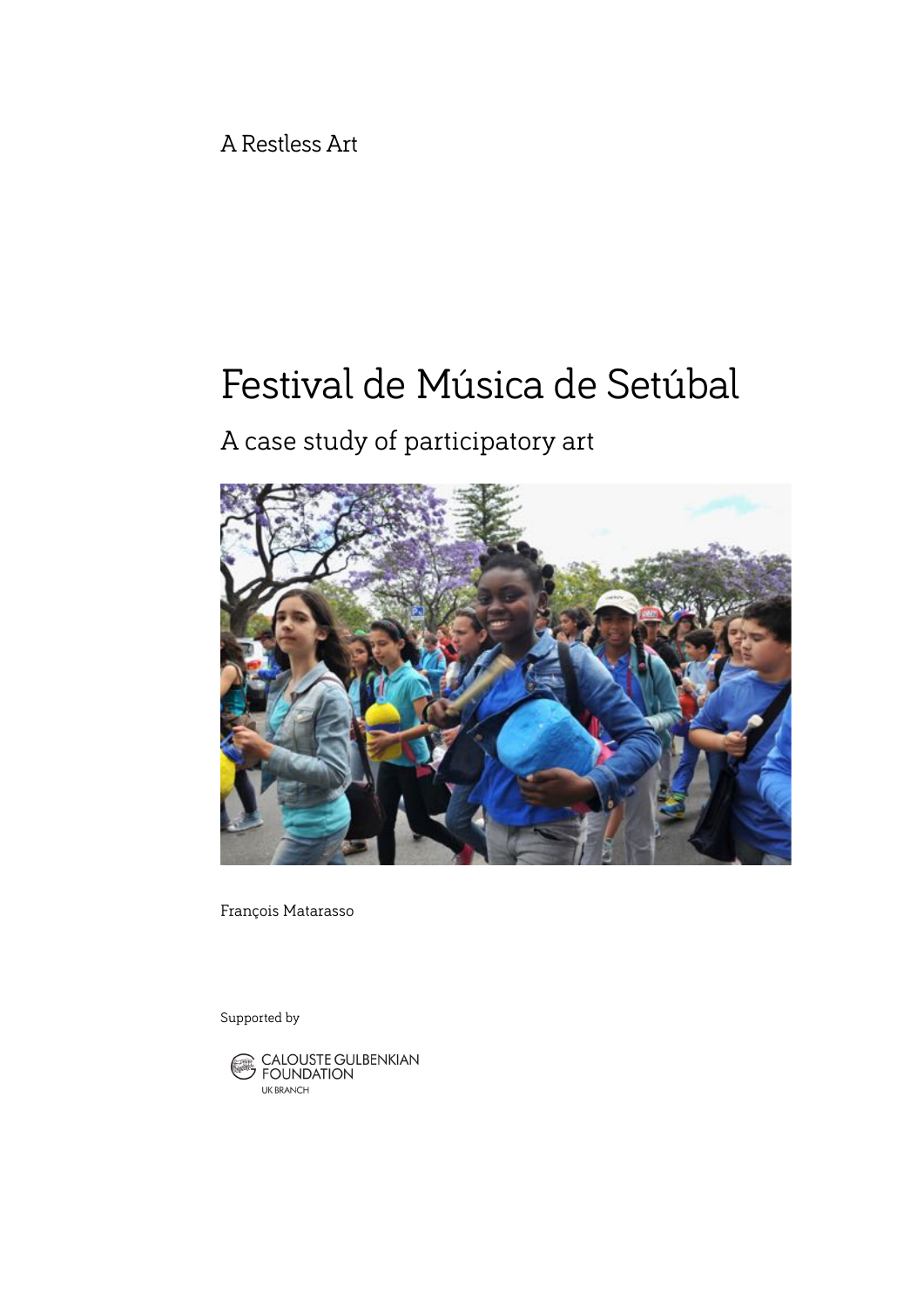## **Acknowledgements:**

Ian Ritchie, Narcisa Costa, Inês Mares, Associação Festival de Música de Setúbal All photographs courtesy Câmara Municipal de Setúbal

#### **Festival de Música de Setúbal, A case study of participatory art**

First published in electronic form in 2018 by Calouste Gulbenkian Foundation, UK Branch 50 Hoxton Square, London N1 6PB +44 (0)20 7012 1400 info@gulbenkian.org.uk www.gulbenkian.pt/uk-branch

Text © 2018 François Matarasso Photographs © Câmara Municipal de Setúbal

The right of François Matarasso to be identified as author of this work has been asserted in accordance with the Copyright, Designs and Patents Act 1988.

The views expressed in this case study are those of the author and not necessarily those of the Calouste Gulbenkian Foundation.

This work is licensed under the [Creative Commons](http://creativecommons.org/licenses/by-nc-nd/2.0/uk/) Attribution-Non-Commercial-No Derivative Works 3.0 UK: England & Wales. You are free to copy, distribute, or display the digital version on condition that: you attribute the work to the author; the work is not used for commercial purposes; and you do not alter, transform, or add to it.

Publication date 8 April 2018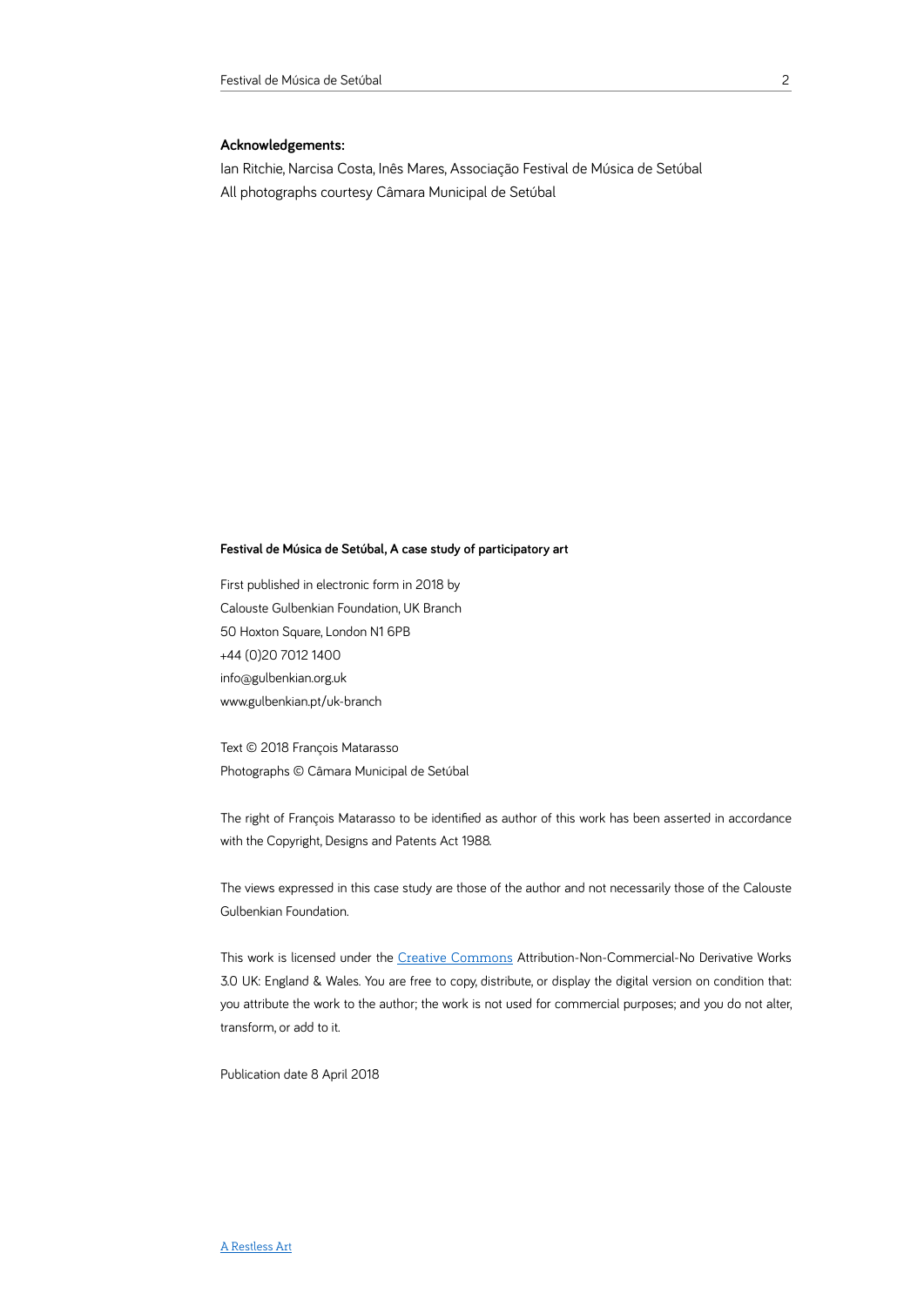# **FESTIVAL DE MÚSICA DE SETÚBAL**



# **Teaching failure**

*Did you learn to play a musical instrument as a child?* 

Classical music is a pinnacle of human culture. Between the  $18<sup>th</sup>$  century and the middle of the 20<sup>th</sup>, European musicians created masterpiece after masterpiece in this idiom, pushing on with new ideas and forms of expression, though always connected to the musical culture of their time. Composers' demands brought developments in music technology and performance expertise. Their achievements were rewarded with rising social status, and, for the most successful, fame and wealth. Their legacy is a body of music so vast and so rich that – as with the works of Sophocles or Shakespeare – we will never exhaust its potential for reinterpretation within the new cultures we create.

<span id="page-2-0"></span>In recent decades though, the classical idea has shown signs of flagging, at least in terms of public interest and its own capacity for renewal. Nothing lasts forever, and human creativity finds new outlets as conditions change. Still, this one has been protected by a resilient institutional structure. Classical music is the gold standard of cultural capital. Its place in public policy, education and broadcasting is more secure than any other field of art. It has become a universal faith in the postcolonial era. New concert halls open every year, and classical music education programmes abound. In China, it is said that 40 million children now take piano les-sons[.](#page-11-0)<sup>[1](#page-11-0)</sup> In Venezuela, 350,000 young people learn classical music in El Sistema, an education programme founded in 1975 that has inspired similar initiatives in 55 other countries, from Angola to the United States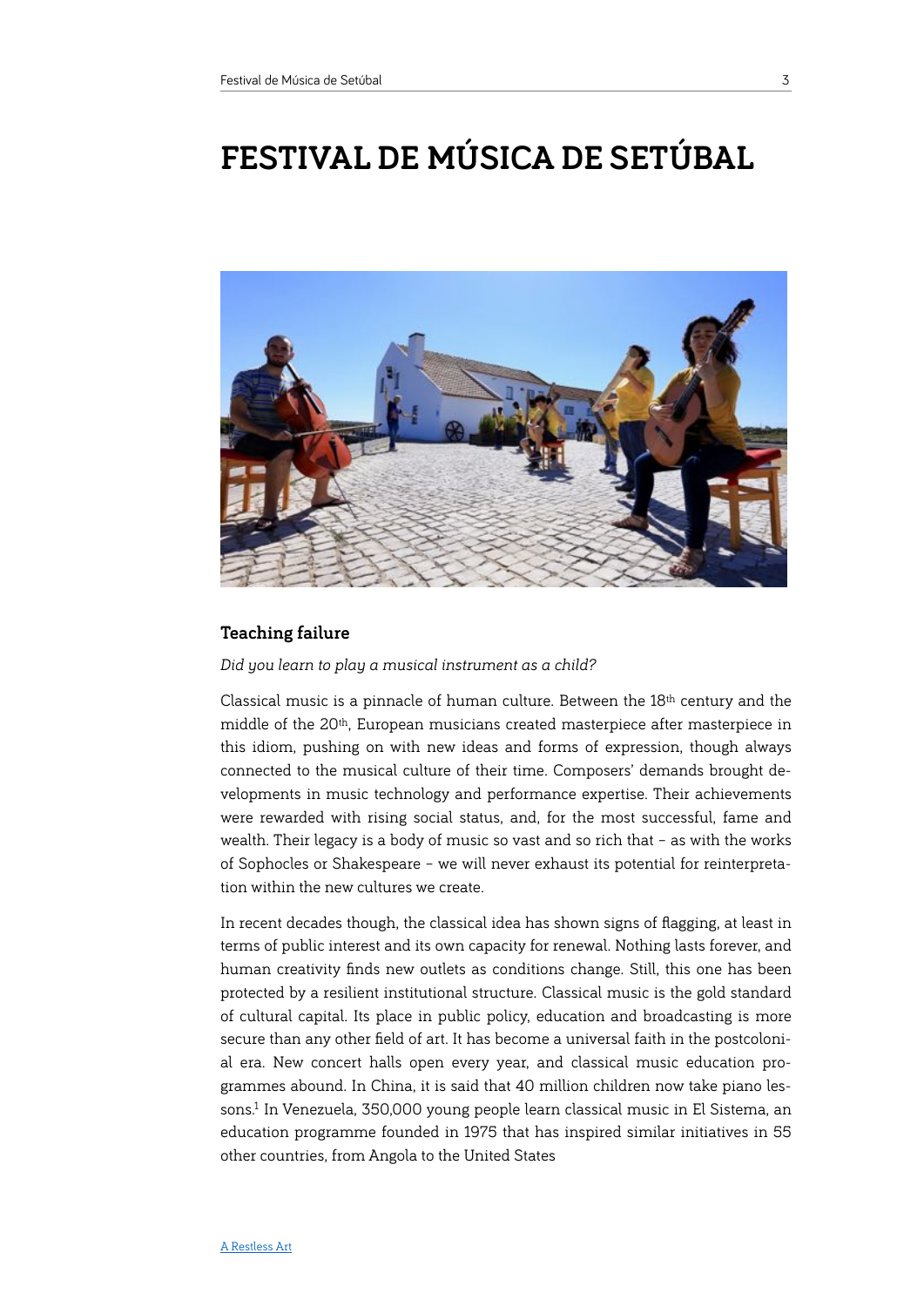This commitment to classical music education undoubtedly contributes to the excellence of its performance, but at what cost? There is a growing debate about how a performance style that developed in autocratic courts might need to rethink its hierarchical disciplines in multicultural societies striving for democracy[.](#page-11-1)<sup>[2](#page-11-1)</sup> Its present emphasis is on proficiency acquired by imitation and embodied during thousands of repetitive hours. Examinations grade technique in a system that, like the high jump, keeps raising the bar until very few can get over. Millions invest their childhoods in playing music only to learn, at 16, 18 or 23 that they are judged inadequate. This system efficiently identifies and trains exceptional musicians to continue the classical tradition, but what of those who don't make the grade? For every prize winner there are thousands of talented musicians who hide their instruments under beds, because they have been taught – despite the endless practice while their friends played, despite the efort and concentration, despite their hope and love – that music doesn't love them back.

*Did you learn to play an instrument as a child? Do you play it still?* 

# **Learning success**

The revolutionary aspect of the new movement to change the context for the arts is that it is leading to the development of new forms of artistic expression.

#### <span id="page-3-1"></span><span id="page-3-0"></span>**Su Braden, 1978[3](#page-11-2)**

Setúbal lies on the Sado Estuary, 40 kilometres south of Lisbon. Once a centre of the sardine industry, it now depends on light industry and tourists attracted to its natural world of coast, wetlands and hills. Setúbal is a diverse city whose 120,000 inhabitants include many from former colonies and other parts of Europe. Like the rest of Portugal, the city sufered in the Great Recession and the Eurozone crisis. In 2010, amid tax rises and pay cuts, when national unemployment rates reached 11%, it was four points higher here. The city council was efectively bankrupt.

It was not an obvious moment to start a music festival. And yet, when a small group of committed supporters brought that idea to the mayor and her team in August 2010, they met a positive response. Despite its difculties – or, who knows, perhaps because of them – the city agreed. It would happen in May 2011, with some funds from the Helen Hamlyn Trust and the municipality's support in staf time, facilities and logistical assistance. That meeting also decided something else that would be absolutely decisive in the festival's success: it would be founded on community participation. Only when there was a strong base of local music making would the question of inviting professional performers even be considered.

This approach was set out by Ian Ritchie, who had been invited by the Trust to be the new festival's artistic director. Throughout his distinguished career in orchestral and festival management, Ian has prioritised community music, recognising the roots of classical music in traditional, popular song and dance. A singer trained at the Royal College of Music, his work at the Scottish Chamber Orchestra, the City of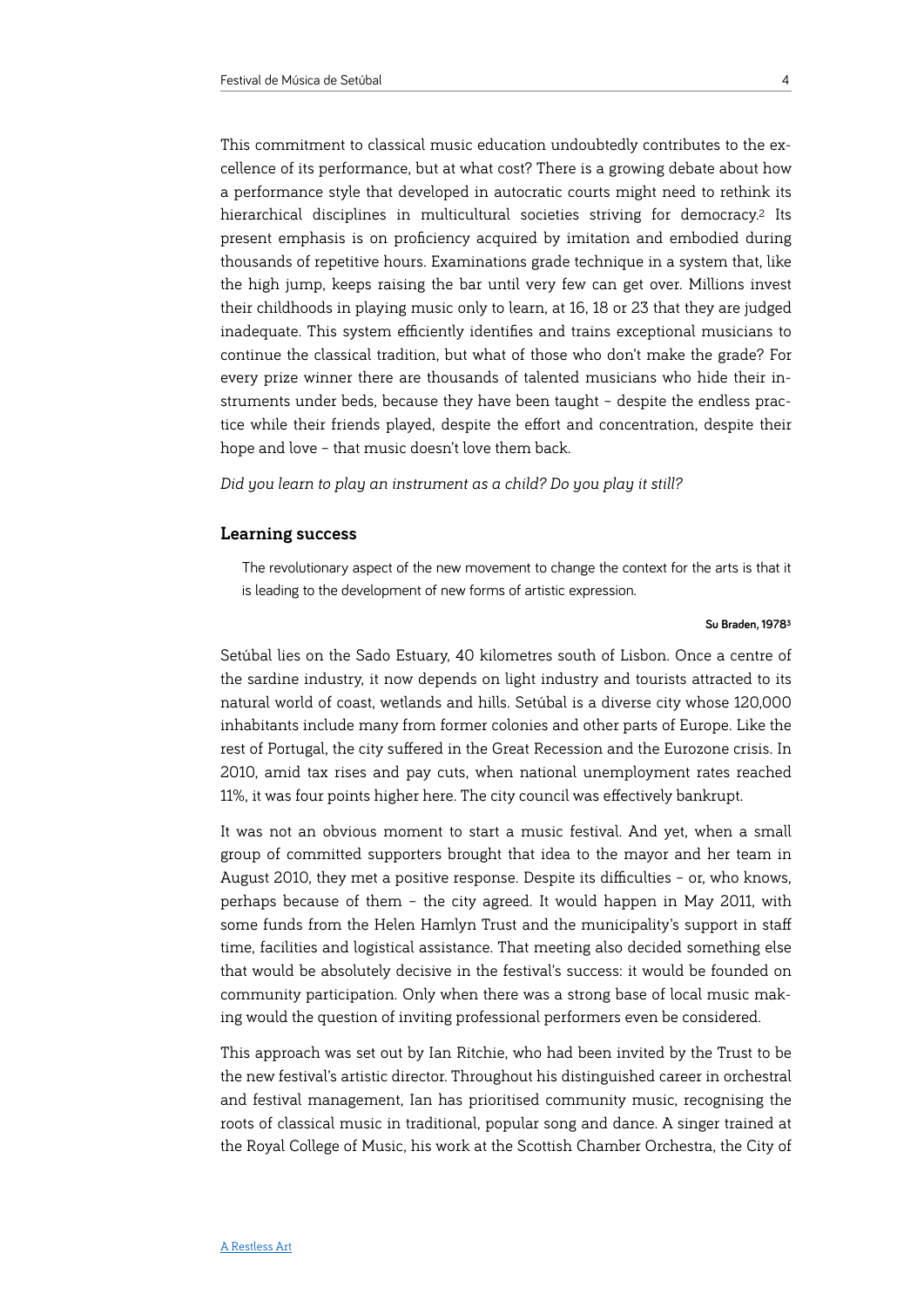London Festival and in post-war Bosnia has rested on collaborative music making in which diferent voices are an asset.

*'My experience is that every really good programme comes about by conversation. A programme of greater quality and value is born than any of us would have invented on our own. Together we've invented it and each of us feels we own it.'* 

#### **Ian Ritchie**

Such an open, facilitative approach seems out of step with the maestros, prima donnas and leaders of classical music. It might also seem brave in a world that prizes the artistic vision of a festival director. But on that Sunday afternoon in Setúbal, everyone understood that the musical creativity of local people would be any festival's chief asset. So that was where they started.



Next day, the first of many meetings was held with people from local schools, cultural institutions, community associations and support groups. Two key decisions were quickly made. First, the qualities of Setúbal's natural environment made this an obvious theme to unite the festival. The estuary's migratory birds symbolised both the epic voyages of Portugal's Golden Age and the more recent arrival of migrants: a bird became the festival's logo. Secondly, with little money available, music would be made with what was available: voices and bodies.

Song writing and percussion programmes were established in the winter of 2010, each rooted in the traditional and popular music of the Lusophone world. Local musicians were recruited to act as tutors and regular workshops established. The scarcity of instruments was overcome by making percussion from discarded oil cans, bottles and found materials, so that ideas about waste and the natural environment shaped even the sounds being made. Very soon, hundreds of children and adults were taking part in regular workshops. Seven years later, song-writing and percussion remain pillars of the festival, still animated by the original tutors.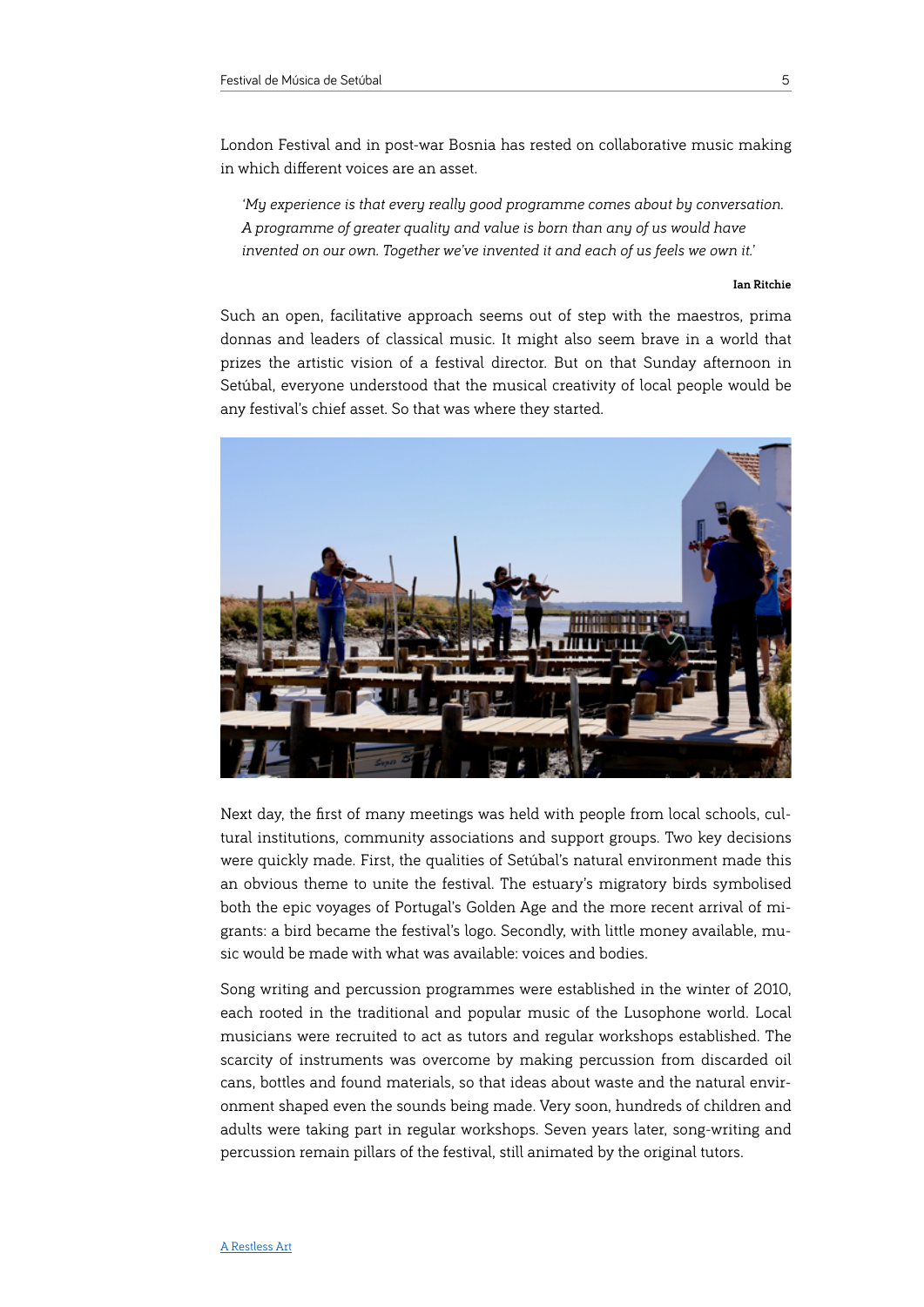



[A Restless Art](http://www.apple.com)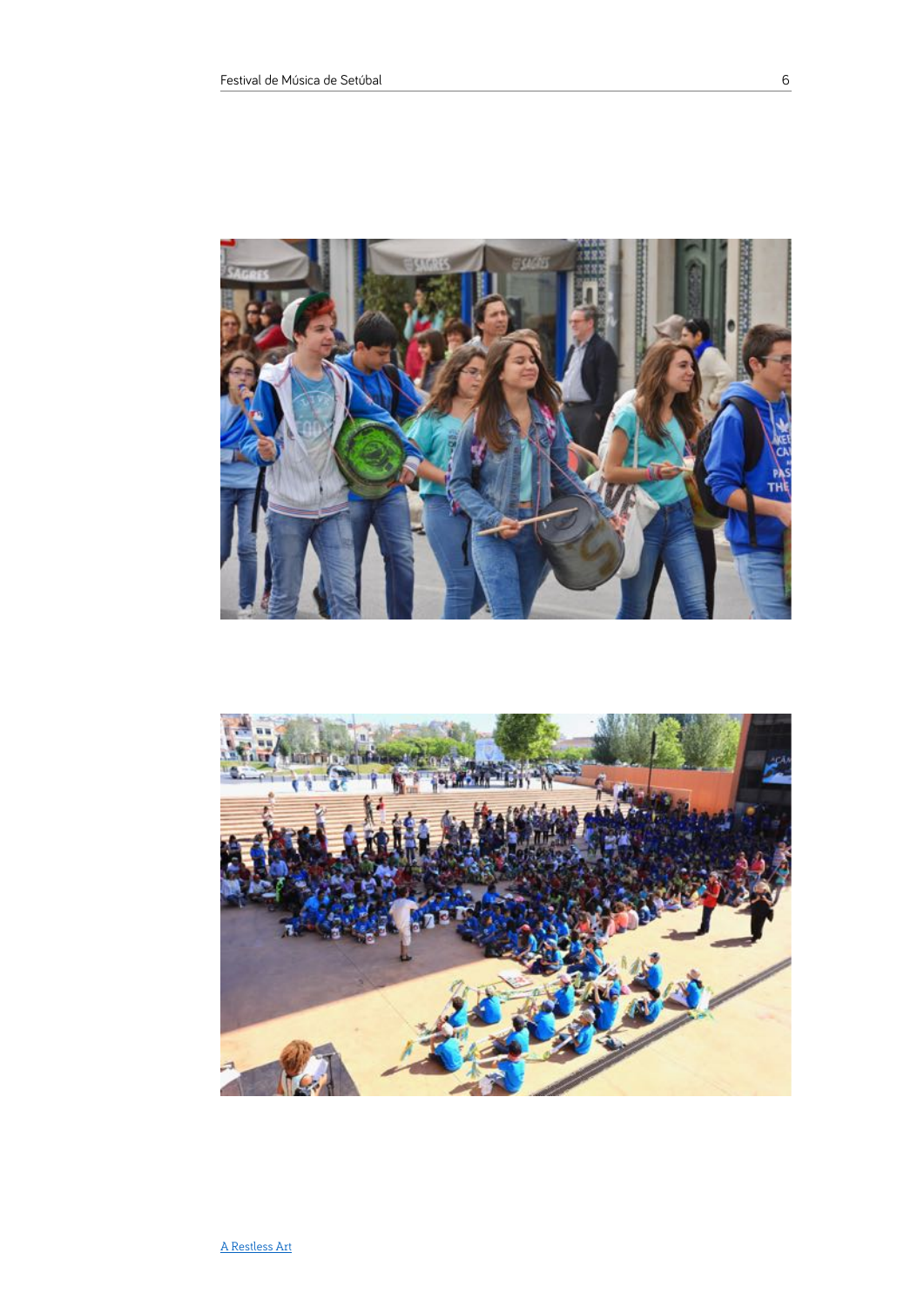The songwriting and choral work was developed with older pupils in six primary schools during the winter of 2010. Many of the 300 children who took part sang in a programme of traditional and new *Canções de Setúbal* at a Festival concert in May 2011. Community groups, bands and adult choirs also contributed to the first [Setúbal Music Festival](http://www.festivalmusicadesetubal.com.pt/).

There were only two conditions of participation. Every group, school or association had to collaborate with another, and what they created had to relate to the Festival theme. With these two simple rules, the social networks of participants and the creative coherence of the festival were both strengthened.

'We began the very first festival with a percussion parade of several hundred young *people and, now we're onto our seventh, it's grown to about 1,000 each year. And out of all the community activities have come musical groups that have established their own existence within and out of school.'* 

#### **Ian Ritchie**

These engaging performances, whether in the open air or in concert venues, showed the Festival to be a generous celebration of music that honoured every culture and participant. The professional ensembles and soloists – including the Gulbenkian Choir, guitarist Pedro Caldeira Cabral and soprano Patricia Rozario – fitted naturally in this spectrum of styles and proficiency.

For Ian Ritchie, '*there is always a danger of being stuck very worthily at ground level without actually looking up and reaching for the stars'*. Bringing great musicians to Setúbal and involving them in the work at community level has been enriching for professional and non-professionals artists. They learn from, challenge and inspire each other and the Festival prides itself on making those exchanges happen as much and as deeply as possible. The best of that is when they get to create and perform together.

An exchange between community and professional music characterises the festival. The artistic budget was initially divided between equally the two activities, though as the festival has attracted funds, the professional offer has been strengthened. As time has passed, more and more schools and associations have joined in. At least 2,000 children have now participated in the song-writing programme while the percussion programme involves up to 1,000 adults and young people each year. Some of the primary school children have continued playing music in and out of school: the festival has even been able to help some buy instruments. Since 2010, Ian Ritchie estimates that as many as 10,000 local people have contributed to the Festival as creators and performers: it's a substantial proportion of Setúbal's residents.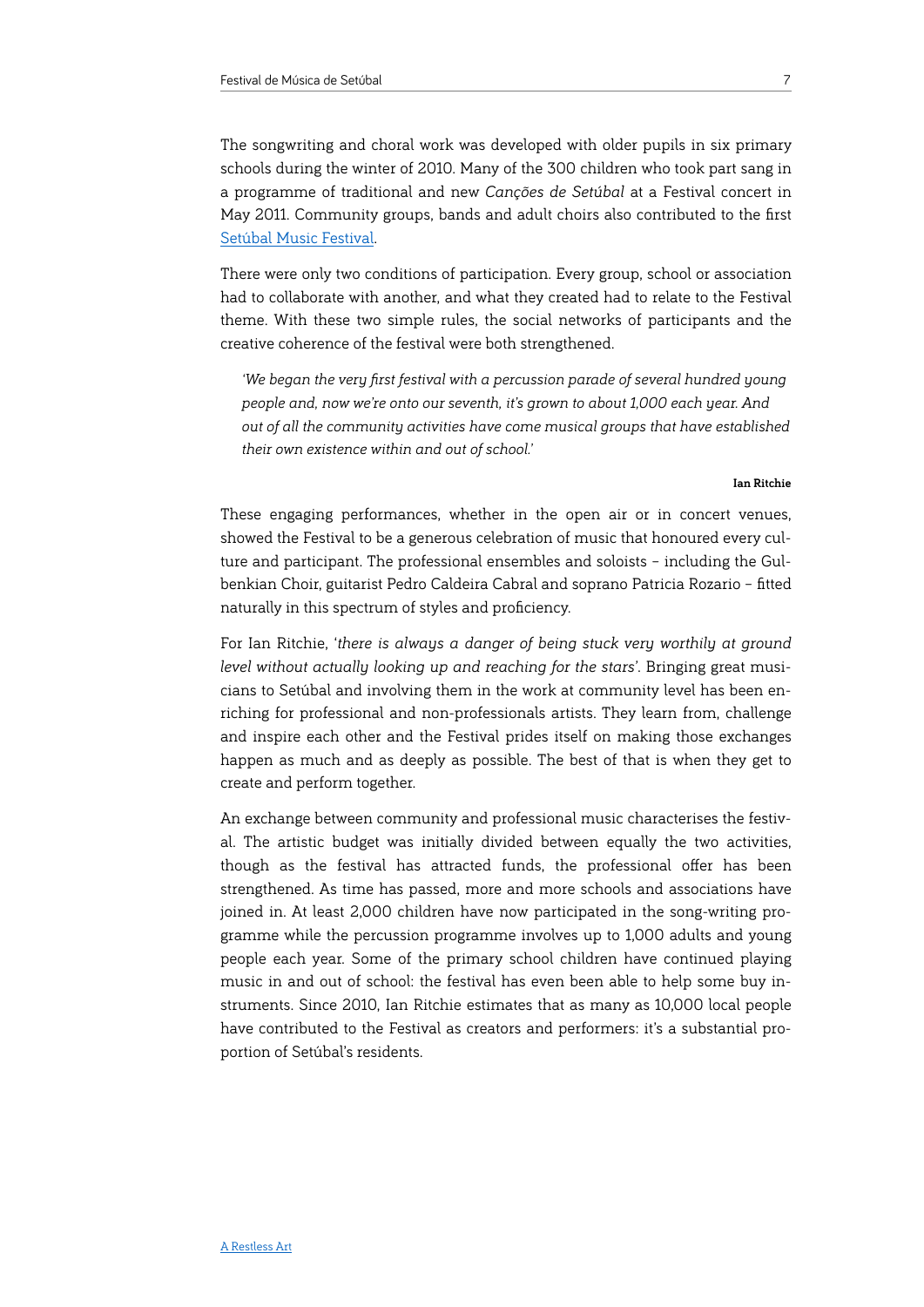

# **Learning inclusion**

The usual expectant hush settles on a packed concert hall. On stage, five people stand in front of a group of thirty musicians, they begin to tap out the complex, hypnotic rhythms of Steve Reich's *Music for Pieces of Wood*. It is the opening to an hour of unexpected, delightful music performed by the [Ensemble Juvenil de](http://www.festivalmusicadesetubal.com.pt/ensemble-juvenil/) [Setúbal](http://www.festivalmusicadesetubal.com.pt/ensemble-juvenil/). After Reich, the orchestra performs *Amor como Sal* by Cevanne Horrocks-Hopayian, and an arrangement of Saint-Saens' *Carnival of the Animals* by the young Portuguese composer, Sara Ross. Both pieces make full use of the group's musical palette, including the strings, brass and woodwind of classical music, electric guitar and keyboards, computers and electronics, and percussion from Africa and Latin America. But their performance skills do not end there: voice, spoken, sung and chanted, plays its part, as do moments of theatre. The playing has energy and humour, but it can be unexpectedly moving too: above all, you have no idea what will happen next.

<span id="page-7-0"></span>The Ensemble was formed in 2014, with support from the Calouste Gulbenkian Foundation [PARTIS](https://gulbenkian.pt/project/partis/) programme.<sup>[4](#page-11-3)</sup> Like the festival, the group represents Setúbal's diverse people and cultures. Members are selected by audition and interview because the artistic director, Ian Ritchie, and the mentors – Rui Borges Maia (conductor and trainer), Pedro Condinho (special needs and jazz specialist) and Fernando Molina (traditional percussion) – are looking for ideas and attitudes as much as playing ability. The age range is 15 to 25, but with some flexibility to allow for individual diferences. Members include young musicians aiming to study and play professionally, disabled people with a gift and desire for music, and people who play music socially and informally from aural traditions, especially in African, Latin, jazz and rock styles. Many have not been trained and don't read music, so new forms of notation have been developed to guide them.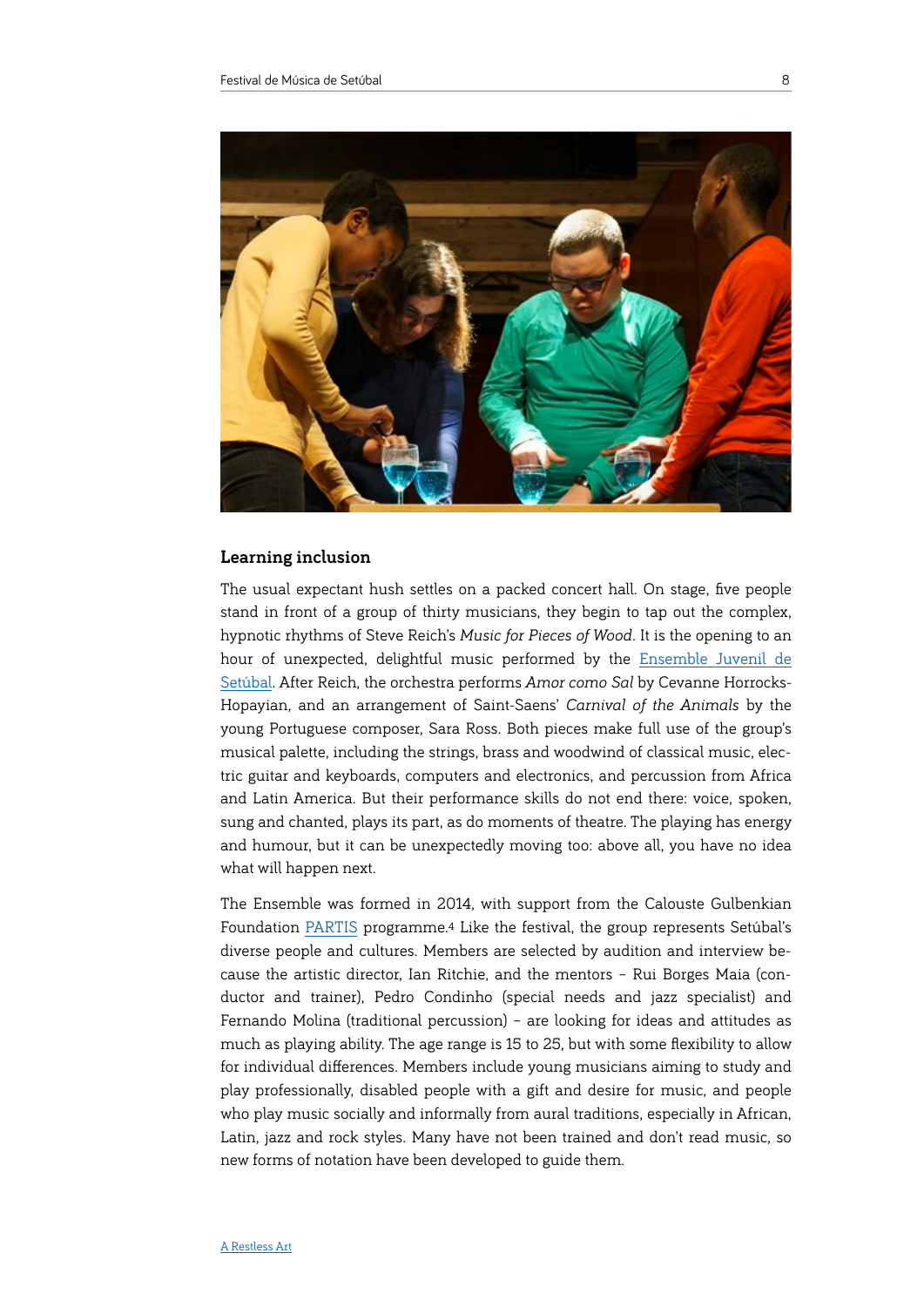*'What an extraordinary thing it is that only half the members of the city's ofcial youth orchestra have conventional musical training. The others are immigrants bringing their aural tradition and the instruments they actually want to play, or young people with special needs for whom we have introduced assistive technology alongside conventional instruments. And every single one of them is a musician of real quality.'* 

#### <span id="page-8-0"></span>**Ian Ritchie**

In the music itself, you can hear Portuguese, jazz, classical and non-European accents, and the less familiar sound of the [Skoog](http://skoogmusic.com/), which opens music making to people with disabilities. Since there is almost no repertoire for this sound palette, the ensemble has adapted, arranged and improvised its own. It also commissions young composers, challenging them to reach beyond their existing language. This artistic strategy, born of necessity, in efect recaptures the musical practice by which classical music developed during its most creative period. For orchestras and other classical ensembles, the new was once the norm. Like its predecessors this young band is reinventing music.

'The unique musical constitution of this ensemble, representing the social democracy of the community from which it emerges, justifies the creation of a new repertoire' [5](#page-11-4)

The Ensemble Juvenil de Setúbal has a place for everyone because it believes that everyone has a place. Each person has something to say and the ability to say it musically –if they're allowed to do it in ways that are meaningful to them. Some members could play in a classical ensemble; many could not. So valuable in other ways, a symphony orchestra has no room for people who play like this, nor for their creativity. Here though, in a musical structure responsive to its members' creativity, the test of admission is a commitment to making music.



Does the Ensemble play classical music? That depends what you think classical music is. It certainly plays serious music, seriously, taking the forms and traditions of the classical repertoire (among others) and breathing new life into them, pressing also for the development of new instruments, just as Beethoven and so many others did before. If it's not classical music as we know it, it may be none the worse for that.

### [A Restless Art](http://www.apple.com)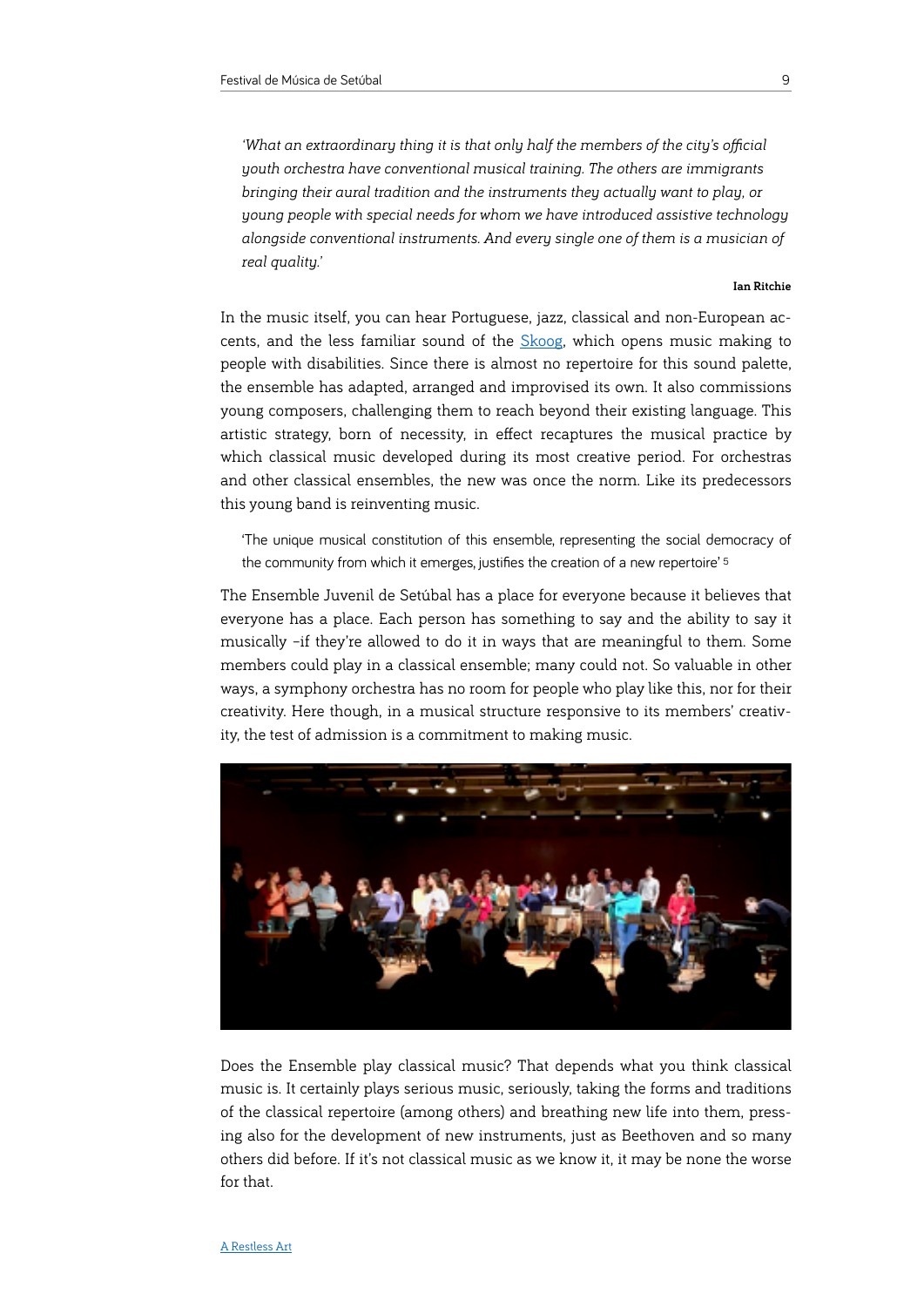

# **Learning to play**

*'It would have been much harder if there'd been an existing music festival of a backward, old fashioned sort. But we started something new and it worked because there was so much space and opportunity. There was no preconception of what a youth orchestra should be, so we had a mandate to create our own.'* 

#### **Ian Ritchie**

In 2010, Setúbal had little musical infrastructure. The Festival succeeded because that shortage was seen as an opportunity, not a problem. There were no interests to protect, just a willingness to back local enthusiasm and the imagination to see that a multicultural city of 120,000 has many passionate, gifted and generous musicians – and many more would-be musicians – who need only a little help to create a festival that reflects the culture, history and hopes of the place they all call home: Setúbal.

The city was lucky to involve a musician and curator committed to and experienced in participatory music making. Ian Ritchie was lucky to find people and community organisations hungry for his expertise and ambition. In endless conversations, verbal and musical, ideas were shared, tested, responded to and shaped.

The diference between the classical music programmes inspired by El Sistema and the improvised creative exchange that is the Festival de Música de Setúbal lies in the distribution of power. Where the first enact top-down classical hierarchies, the second adopts the networks of the contemporary world. The first values transmission and conformity; its discipline produces fewer musicians than ex-musicians. The second values creativity and engagement; it seeks its validation in the people for whom music making becomes a rewarding part of life. Both value excel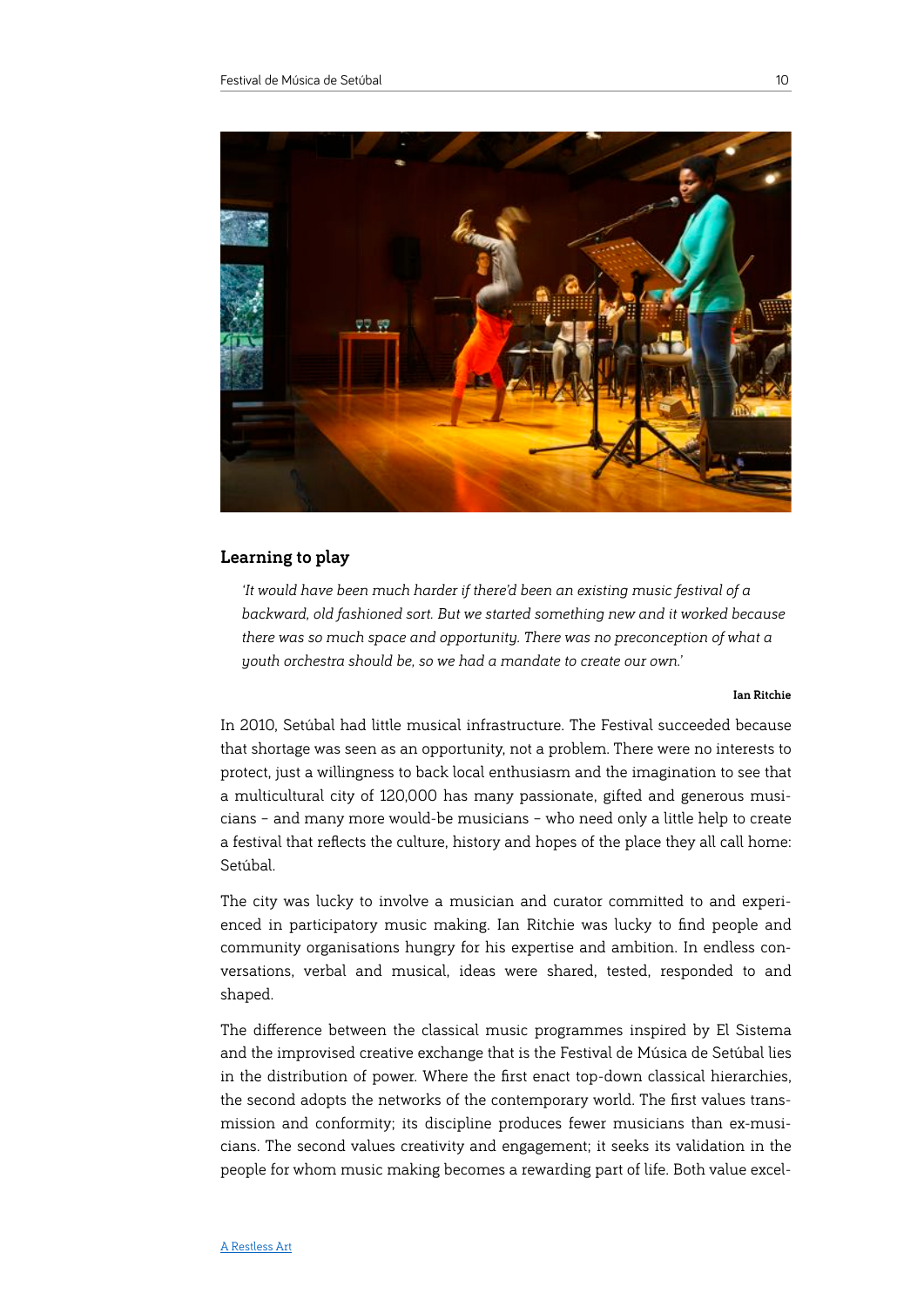lence but the second approach understands that there are many paths towards it and that it may manifest itself in diferent ways. The first believes it needs institutional protection to survive. The second thrives on the commitment of people: its greatest resource is their creative joy in making music.

The Festival de Música de Setúbal is unique because of the specifics of people and place. At the same time, it belongs to a huge, diverse practice of new ideas in participatory music. The tiny part of that world those whose work I have seen and admired includes institutions [\(Sage,](http://www.sagegateshead.com/join-in/) UK), festivals [\(Banlieues Bleues](http://banlieuesbleues.org/), France), music schools [\(SAMP,](http://www.samp.pt/portal/) Portugal), community organisations [\(More Music](http://www.moremusic.org.uk/), England), primary school initiatives ([Ukelila,](http://www.ukelila.be/) Belgium) and folk projects [\(Fèis Rois](http://feisrois.org.uk/index.php?lang=eng&location=welcome), Scotland). They work in classical, jazz, traditional, rock and world music and they have equally varied ideas about learning and playing. What they have in common though is the idea that what matters in music – above all – is the pleasure of playing.

Wayne Booth, a professor of literature who spent 40 years playing the cello with fellow amateurs, has written about the joys and pitfalls of what he called 'amateuring'. He knew that he would never be as good as the least of the professional players, but his efort and practising was the tribute he paid to music, because he valued it so much. He believed that 'If anything is worth doing at all, it is worth doing badly'. Booth hated low standards and mediocrity. His argument is that since playing music is such a valuable experience, doing it at whatever level you can reach is always better than not doing it at all.<sup>6</sup>

Weekly workshops and daily practice are the foundation of everything achieved in Setúbal but they happen in a spirit of equality, exchange and fun. Thousands of children and adults have participated in a musical education whose ethos is to empower and encourage. Few of them will become professional or even committed musicians. They won't be joining orchestras. But nor will they be learning that they are not good enough or hiding their instruments away. Through the Festival de Música de Setubal they are finding that the more they love music, the more it has to offer them.

*'It would be wrong to say that we have developed 250 new and fully-skilled songwriters each year, but we can claim that 250 children in primary schools get the opportunity to be actively involved in creative learning and making the choices of texts, the directions of melodies, the rhythms and the performance itself. They're participating in something that will not leave them untouched.'* 

<span id="page-10-0"></span>**Ian Ritchie**